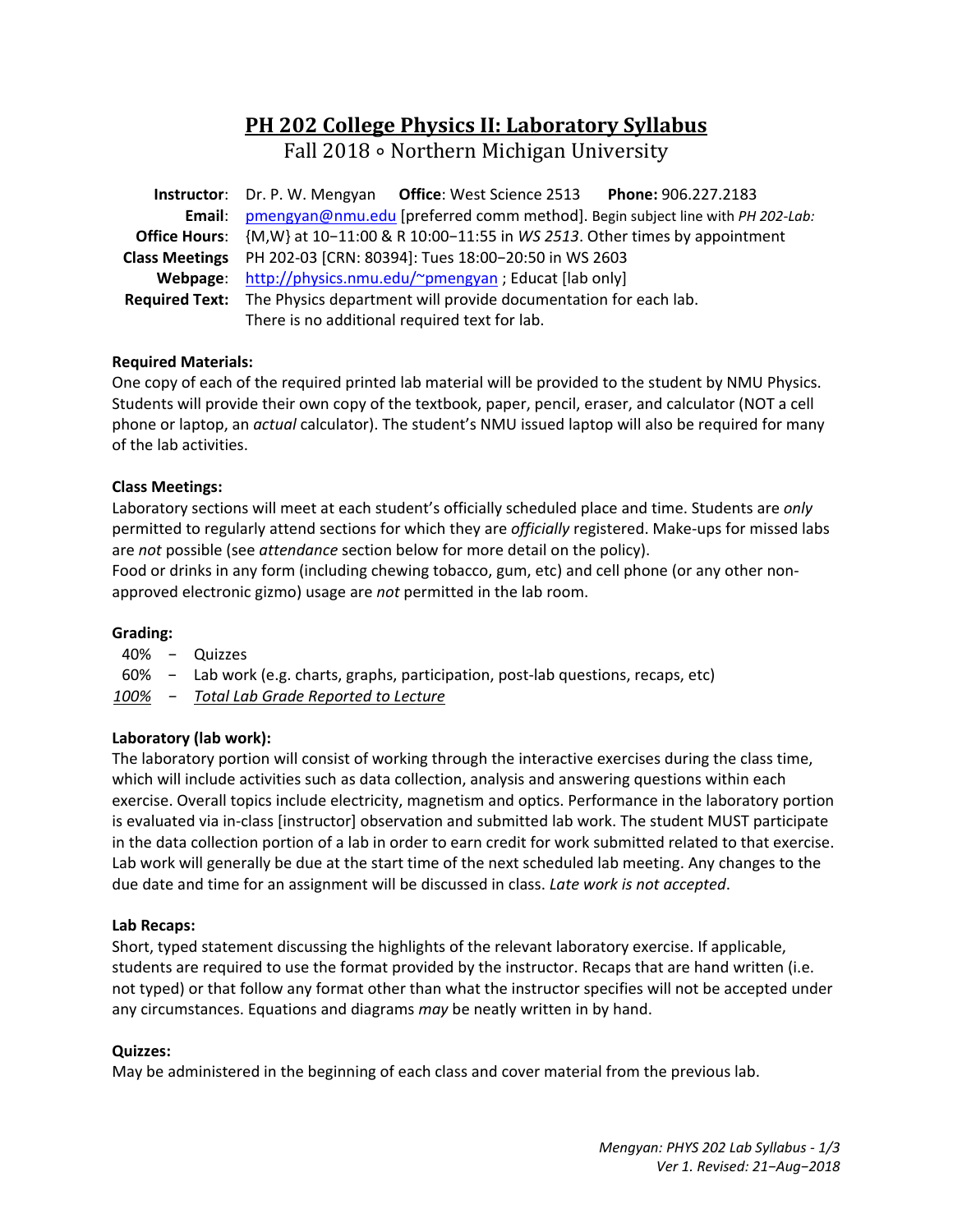## **Participation:**

Punctuality (in your seat and ready to begin by the scheduled start time), not leaving early, being on‐ task and maintaining a respectful attitude are all examples of what may contribute to the participation grade. Completing physics education research or department assessments (e.g.: general pre‐test, post‐ test or other surveys) may also count toward your participation grade.

Full credit for participation is earned by making a serious effort in completing the assigned activities regardless of the *accuracy* of the particular responses. Participation points may not be earned if equipment is utilized in any form that is not related to the prescribed exercise, fail to take part in group work or are otherwise not on task. Violations of the lab and general class rules may result in dismissal for the class period, reduction in participation grade, forfeiture of any submitted work left incomplete due to the dismissal and, if necessary, reported to the appropriate authorities.

### **Attendance:**

Attendance contributes directly to the participation grade as if one is absent one is not capable of participating in a given activity. Absences will be excused for officially sanctioned university events, illness (documentation may be required), court appearances (plaintiff, defendant, witness, juror ‐‐ documentation is required), family emergencies (at the discretion of the instructor and may require appropriate documentation). If something occurs that you feel should be grounds for being excused it is your responsibility to contact your instructor, in writing, PRIOR to the absence (if possible, or as soon as possible after the absence) to discuss the situation. Excused absences for situations beyond the purview of NMU policy are at sole discretion of the instructor, will be evaluated confidentially, on a case‐by‐case basis and confirmed in writing.

An excused absence does NOT necessarily excuse you from completing the work. Arrangements for a planned excused absence, if possible, should be finalized (with written confirmation between the student and instructor) no later than the Friday before the week for which the absence will occur. Otherwise, establish contact with the instructor as soon as reasonably possible.

#### **ADA Statement**

#### In compliance with the ADA and university policy

*"If you have a need for disability‐related accommodations or services, please inform the Coordinator of Disability Services in the Dean of Students Office at 2101 C. B. Hedgcock Building (227‐1700 or disserv@nmu.edu). Reasonable and effective accommodations and services will be provided to students if requests are made in a timely manner, with appropriate documentation, in accordance with federal, state, and University guidelines."* 

#### **Religious Holiday**

Pursuant to university policy, a student who intends to observe a religious holy day should make that intention known, in writing, to the instructor prior to an absence. A student who is absent from a class, exam or exercise for the observance of a religious holy day shall be allowed to complete an assignment or exam scheduled for that day within a reasonable time around that absence.